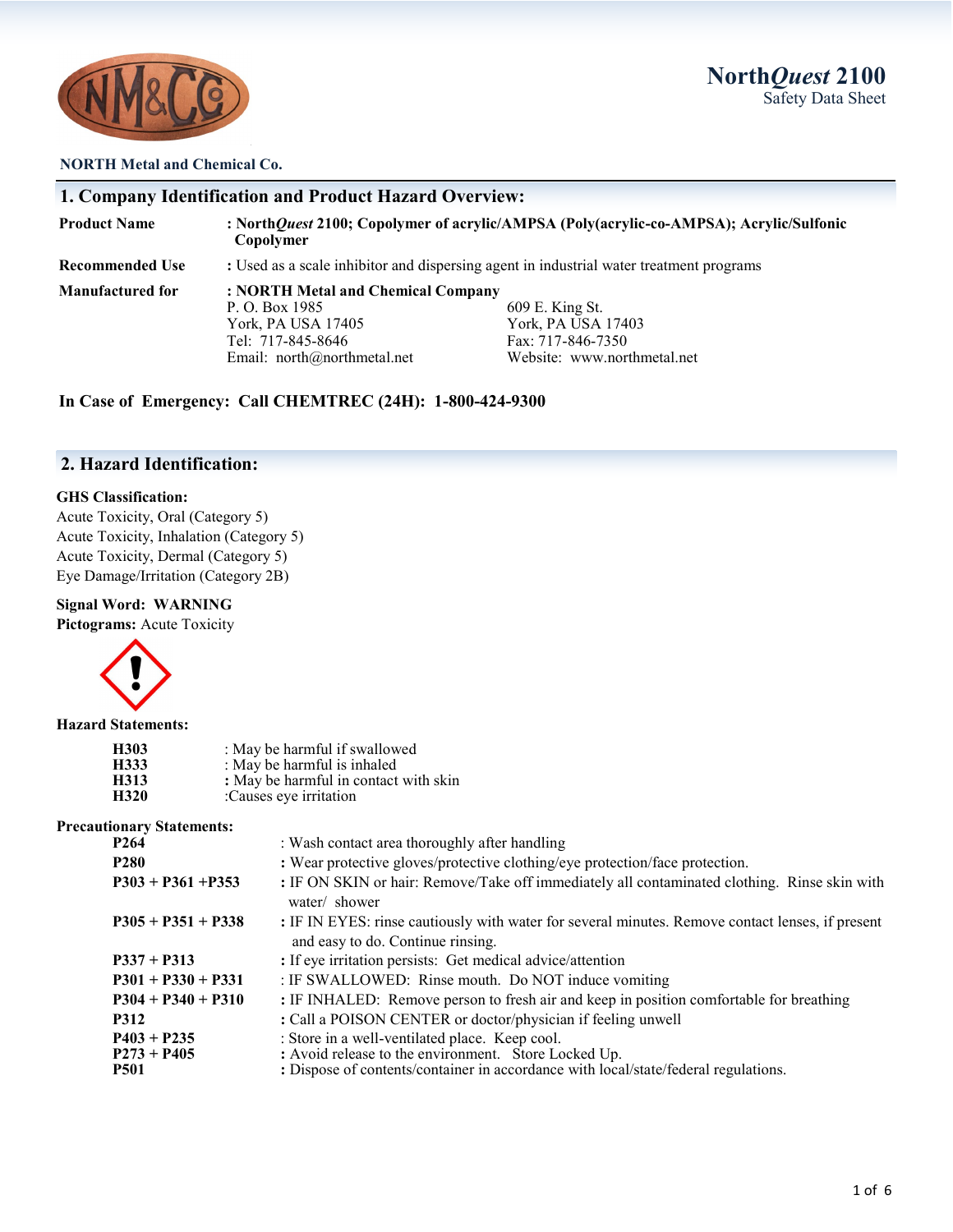# **3. Composition/Information on Ingredient:**

**Chemical Name : North***Quest* **2100;** Copolymer of acrylic/AMPSA (Poly(acrylic-co-AMPSA)

**Chemical Family :** Acrylic Polymer in water solution

| Substance:                | <b>CAS Number:</b> | Hazard                   | Compo. $(\% )$ |
|---------------------------|--------------------|--------------------------|----------------|
| Copolymer of Acrylic acid | $40623 - 75 - 4$   | See section 2            | Proprietary    |
| Water                     | 7732-18-5          | $\overline{\phantom{a}}$ | Proprietary    |

| <b>4. First Aid Measures:</b> |                                                                                                                                                                                                |
|-------------------------------|------------------------------------------------------------------------------------------------------------------------------------------------------------------------------------------------|
| Eyes                          | : Flush with running water for at least fifteen minutes, periodically lifting upper and lower eyelids.<br>Remove any contact lenses if safe to do so. If irritation persists, get medical aid. |
| <b>Skin</b>                   | : Flush skin with plenty of running water and soap. Remove contaminated clothing. If irritation<br>persists, get medical aid. Clean and dry contaminated clothing thoroughly before reuse.     |
| Ingestion                     | : If the product is swallowed, drink 1 to 2 glasses of water. Consult a physician if necessary. Never<br>give anything by mouth to an unconscious person.                                      |
| <b>Inhalation</b>             | : If safe to do so, remove individual from further exposure. Keep warm and at rest. If cough or other<br>symptoms develop, call doctor/poison center immediately.                              |
| <b>Note to Physician</b>      | : Treat symptomatically.                                                                                                                                                                       |
|                               | <b>PPE for first responders:</b> Gloves and safety goggles are highly recommended.                                                                                                             |

# **5. Fire Fighting Measures:**

| Flash Point $(°C)$                                           | : Non-combustible                                                                                                                                                                                                                                                                                                                                                                                                                                                                                                                                                        |
|--------------------------------------------------------------|--------------------------------------------------------------------------------------------------------------------------------------------------------------------------------------------------------------------------------------------------------------------------------------------------------------------------------------------------------------------------------------------------------------------------------------------------------------------------------------------------------------------------------------------------------------------------|
| <b>Flammable Limits</b>                                      | : Not applicable                                                                                                                                                                                                                                                                                                                                                                                                                                                                                                                                                         |
| <b>Auto ignition Temp.</b>                                   | : Not applicable                                                                                                                                                                                                                                                                                                                                                                                                                                                                                                                                                         |
| <b>Decomposition Temp.</b>                                   | $\div$ = 230 $\degree$ C (Thermal Decomposition)                                                                                                                                                                                                                                                                                                                                                                                                                                                                                                                         |
| <b>Flame Propagation or</b><br><b>Burning Rate of Solids</b> | : No data available.                                                                                                                                                                                                                                                                                                                                                                                                                                                                                                                                                     |
| <b>General Hazard</b>                                        | : Evacuate personnel in a manner to avoid inhalation of irritating and/or harmful fumes and<br>smoke.                                                                                                                                                                                                                                                                                                                                                                                                                                                                    |
| <b>Extinguishing Media</b>                                   | : Water spray, chemical-type foam, carbon dioxide. Appropriate for the surrounding area.                                                                                                                                                                                                                                                                                                                                                                                                                                                                                 |
| <b>Hazardous Combustion</b><br><b>Products</b>               | : Carbon monoxide, carbon dioxide, and sulfur oxides. Thermal decomposition may yield acrylic<br>monomers.                                                                                                                                                                                                                                                                                                                                                                                                                                                               |
|                                                              | Fire Fighting Procedures: This product is a non-flammable substance. However, hazardous decomposition and combustion<br>products such as carbon and sulfur oxides can be formed if product is burning. Material can<br>splatter above 100C/212F.Cool exposed containers with water Spray to prevent over heating. Dry<br>residue of product may also burn.                                                                                                                                                                                                               |
|                                                              | Fire Fighting Equipment: Respiratory and eye protection are required for fire fighting personnel. Full protective equipment<br>(bunker gear) and self-contained breathing apparatus (SCBA) should be used for all indoor fires<br>and any significant outdoor fires. Evacuate area and fight fire from safe distance or a protected<br>location. Move fire-exposed containers, if allowable without sacrificing the safety of others and<br>firefighters. If possible without risk, firefighters should control run-off water to prevent environmental<br>contamination. |

**Sensitivity to Static Discharge :** Not sensitive **Sensitivity to Mechanical Impact :** Not sensitive

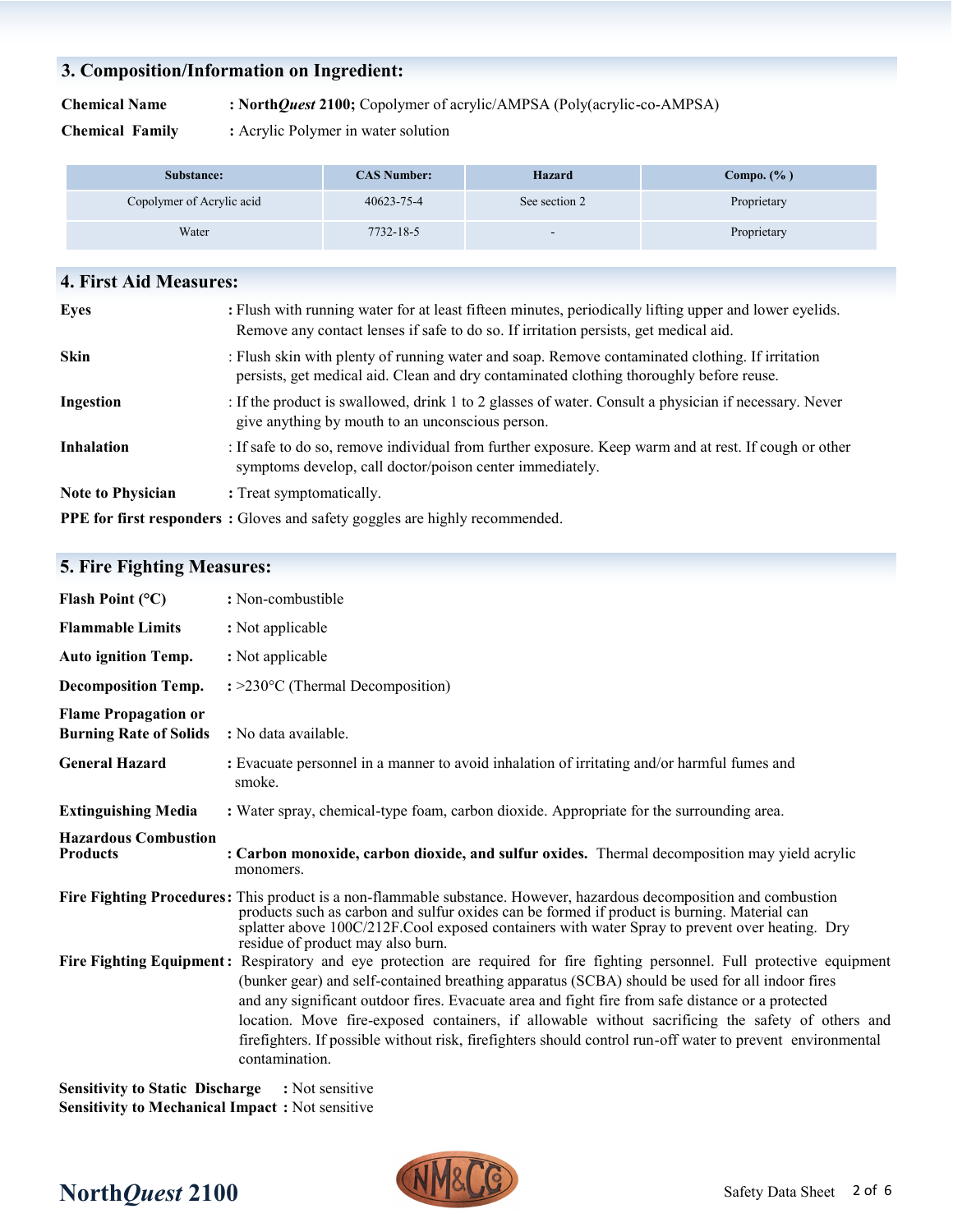# **6. Accidental Release Measures: Protective Gear for Personnel: For Small Spill :** Safety glasses or chemical splash goggles, chemically resistant gloves (rubber/latex), chemically resistant boots, and any appropriate body protection to minimize direct contact to the skin. **For Large Spill :** Triple gloves (rubber and nitrile over latex), chemical resistant suit, boots, hard hat, full face mask/an air purifying respirator (NIOSH approved). Self contained breathing apparatus must be worn in situations where fumigant gas generation and low oxygen levels are a consequence of contamination from the leak. **Spill Clean-up Procedures: For Small Spill :** In the event of a small spill, the leak should be contained with an absorbent pad and placed in a properly labeled waste disposal container immediately. Clean the spill area with water. Do not let chemical/waste enter the environment **For Large Spill :** In the event of a large spill, contain the spill immediately and dispose according to state, federal, and local hazardous waste regulation. Do not let chemical/waste enter the environment. **Environmental Precaution: Water spill : use appropriate containment to avoid run off or release to sewer or other waterways. Land spill**  $\cdot$  **<b>:** use appropriate containment to avoid run off or release to ground. **General precaution : remove containers of strong acid and alkali from the release area. Release Notes** : If spill could potentially enter any waterway, including intermittent dry creeks, contact local authorities.

## **7. Handling and Storage:**

| <b>Handling</b> | : Avoid contact with eyes, skin, and clothing. Do not taste or swallow. Do not inhale vapor or mist. Use<br>with adequate ventilation. For industrial use only! Keep away from sources of ignition. Handle in a<br>manner consistent with good industrial/manufacturing techniques and practices. Wash hands thoroughly<br>with soap and water after use. Remove contaminated clothing and protective equipment before entering<br>eating areas. |
|-----------------|--------------------------------------------------------------------------------------------------------------------------------------------------------------------------------------------------------------------------------------------------------------------------------------------------------------------------------------------------------------------------------------------------------------------------------------------------|
| <b>Storage</b>  | : Store in a cool, dry well-ventilated area. Keep containers closed when not in use. Keep product isolated<br>from incompatible materials/conditions such as freezing temperatures. Empty containers retain vapor<br>and material residue. Observe all recommended safety precautions until container is cleaned,<br>reconditioned or destroyed. Do not store with strong oxidizing bases and strong bases.                                      |

## **8. Exposure Controls and Personal Protection:**

**Engineering Controls :** Good general ventilation should be used. Ventilation rates should be matched to conditions. If applicable, use process enclosures, local exhaust ventilation, or other engineering controls to maintain airborne levels below recommended exposure limits. If exposure limits have not been established, maintain airborne levels to an acceptable level. Eye wash facilities and emergency shower must be available when handling this product.

#### **Personal Protective Equipment**

**Eyes and face:** Wear safety glasses with side shields or goggles when handling this material. OSHA Standard - 29 CFR 1910.133 or ANSI Z87.1– 2010

**Skin:** Avoid direct contact with skin. Wear chemically resistant gloves, apron, boots or whole bodysuit when handling this product. OSHA Standard - 29 CFR1910.138

**Respiratory:** Avoid breathing vapor or mist. Use NIOSH approved respiratory protection equipment when air borne exposure is excessive. If used, full face-piece replaces the need for face shield and/or chemical goggles. Consult the respirator manufacturer to determine the appropriate type of equipment for a given application. OSHA Standard CFR 1910.134

**Work Hygienic Practices:** Facilities storing or using this material should be equipped with emergency eyewash, and a safety shower. Good personal hygiene practices should always be followed.

#### **Exposure Limits:**

| Component:                | <b>OSHA STEL</b> | OSHA PEL | <b>ACGIH TLV</b> | ACCHH STEL |
|---------------------------|------------------|----------|------------------|------------|
| Copolymer of Acrylic Acid | N/A              | N/A      | N/A              | N/A        |



# **North***Quest* 2100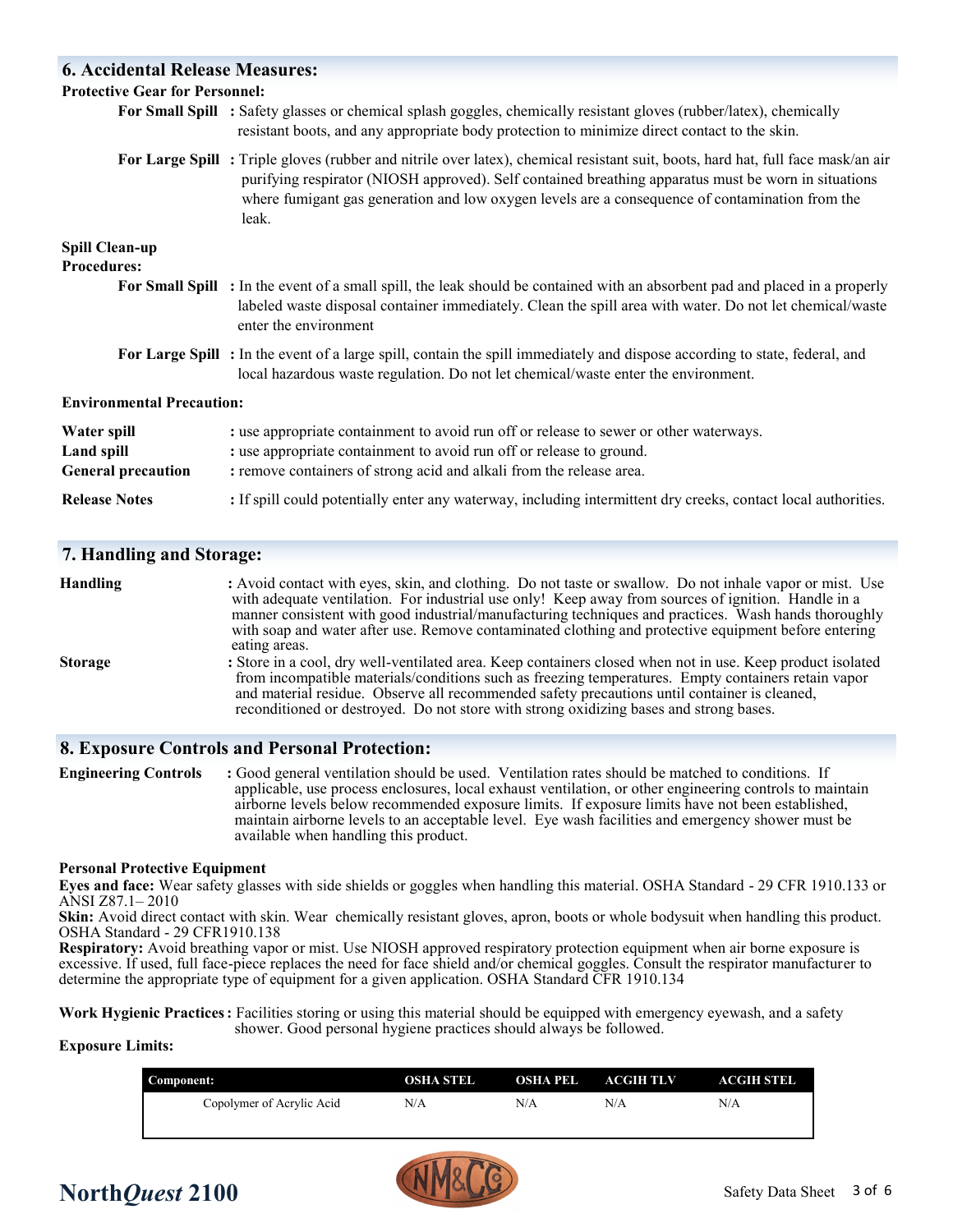| 9. Chemical and Physical Properties: |                             |                              |                                    |
|--------------------------------------|-----------------------------|------------------------------|------------------------------------|
| Appearance                           | : Clear Liquid              | <b>Decomposition Temp.</b>   | : $>230^{\circ}$ C                 |
| Odor                                 | : Characteristic            | <b>Evaporation Rate</b>      | : Not available                    |
| Odor threshold                       | : Not available             | <b>Flammability</b>          | : Not flammable                    |
| Color                                | : Colorless to Light Yellow | <b>Upper Explosive Limit</b> | : Not available                    |
| pH (1% Solution)                     | $: 4.0 - 6.0$               | <b>Vapor Pressure</b>        | : 3.2 kPa @ $25^{\circ}$ C (Water) |
| <b>Melting Point</b>                 | $: > -5$ °C                 | <b>Vapor Density</b>         | : No data available                |
| <b>Freezing Point</b>                | $: < -5$ °C                 | <b>Specific Gravity</b>      | : $1.150 - 1.250$ @ $25^{\circ}$ C |
| <b>Boiling Range</b>                 | $: > 100^{\circ}C$          | <b>Solubility</b>            | : Soluble in water                 |
| <b>Flash Point</b>                   | : Not applicable.           | <b>Molecular Weight</b>      | : 11,000                           |
| <b>Viscosity (mPa.s)</b>             | $:500 \text{ max}$          |                              |                                    |

# **10. Stability and Reactivity:**

| <b>Stability</b>      | : The product is stable under normal ambient conditions of temperature and pressure.                                                                                                        |
|-----------------------|---------------------------------------------------------------------------------------------------------------------------------------------------------------------------------------------|
| <b>Polymerization</b> | : Polymerization will not occur                                                                                                                                                             |
| Hazardous             | <b>Decomposition Products</b> : Thermal decomposition may yield acrylic monomers and hydrocarbons. Fire/burning of the product<br>may yield toxic fumes of carbon oxides and sulfur oxides. |

#### **Incompatible Materials Conditions to Avoid:**

**-**Strong oxidizing agents may cause exothermic reaction.

-Avoid exposure to extreme temperatures, contact with incompatible chemicals, uncontrolled contact with accelerants. Protect from freezing.

# **11. Toxicological Information:**

## **Acute Toxicity Data:**

| Oral $LD_{50}$          | $\frac{1}{2}$ > 5000 mg/kg (Rat)    |
|-------------------------|-------------------------------------|
| Dermal LC <sub>50</sub> | $\frac{1}{2}$ > 5000 mg/kg (Rabbit) |
| Inhalation $LD_{50}$    | : No data available                 |

#### **Corrosion/Irritation:**

| Skin | : No Skin Irritation (Rabbit). |
|------|--------------------------------|
| Eyes | : Slight Irritation (Rabbit).  |

#### **Sensitization:**

| Respiratory<br>Skin         | : No data available.<br>: No data available. |  |  |
|-----------------------------|----------------------------------------------|--|--|
| Carcinogenicity             | : No data available.                         |  |  |
| <b>Mutagenicity</b>         | : No data available.                         |  |  |
| <b>Reproductive Effects</b> | : No data available.                         |  |  |
| <b>Teratogenic Effects</b>  | : No data available.                         |  |  |
| <b>Routes of Exposure</b>   | : Eyes, Skin, Inhalation, Ingestion          |  |  |

## **Long Term Exposure Health Effects:**

| Eyes       | : Can cause severe irritation to the eyes if exposure if prolonged.                       |
|------------|-------------------------------------------------------------------------------------------|
| Skin       | : Can cause significant irritation if exposure is prolonged.                              |
| Inhalation | : Can lead to coughing, nasal congestion, tightness of chest and /or shortness of breath. |
| Ingestion  | : Can lead to possible nausea or vomiting.                                                |



# **North***Quest* 2100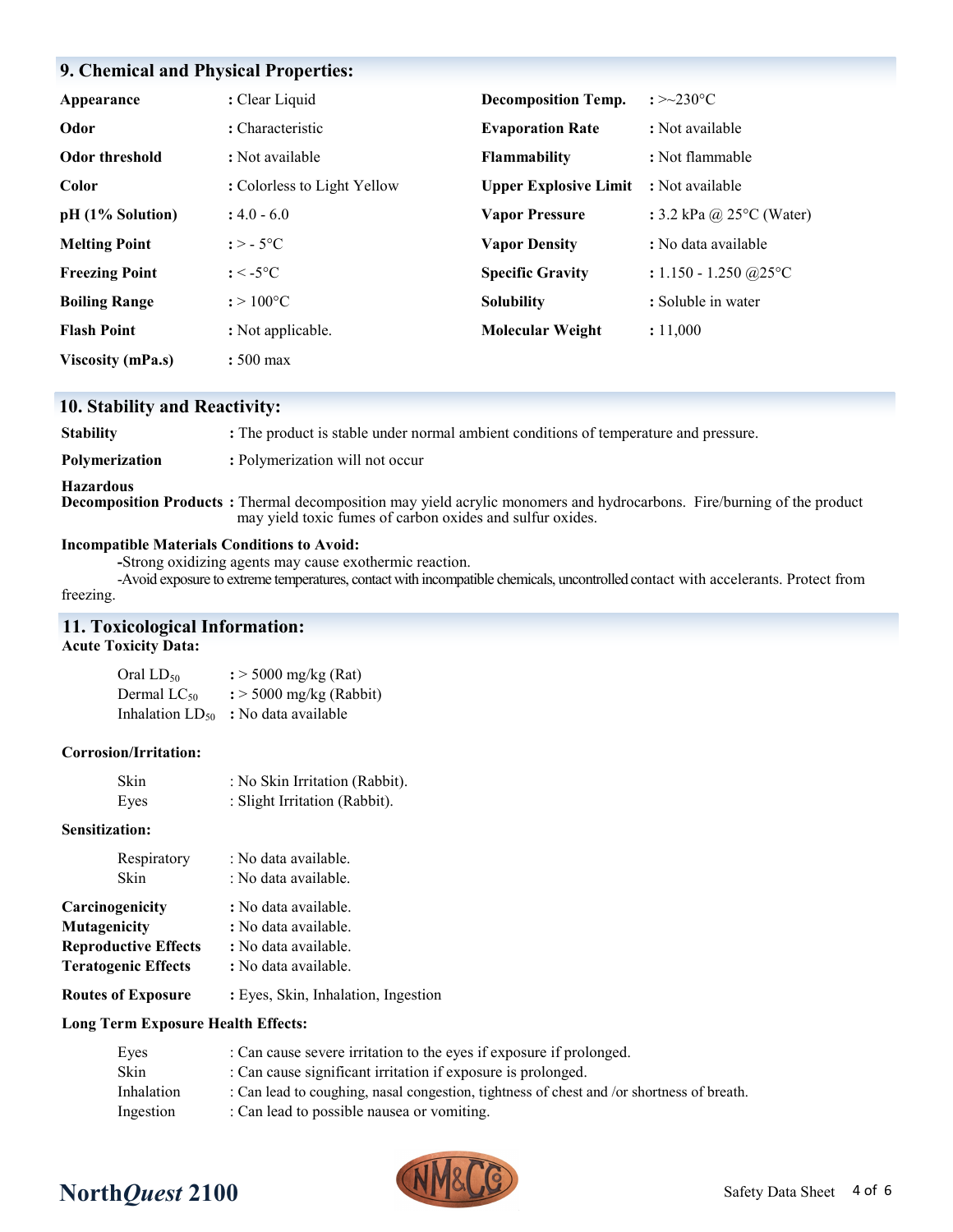## **12. Ecological Information:**

**All work practices must be aimed at eliminating environmental contamination. Do not allow undiluted product or large quantities to enter ground water or sewage systems. Release of large amounts of this product into aquatic environments may lead to a decrease in pH, which can be harmful to aquatic organisms.**

**Biodegradability :** No data available.

**Bioaccumulative Potential:** No data available.

**Terrestrial Ecotoxicity :** This material may be harmful or fatal to contaminated plants or animals, especially if large volumes are released into the environments.

| <b>Aquatic Ecotoxicity</b>    | : LC <sub>50</sub> Rainbow trout 96h > 1,000 mg/L                 |  |  |
|-------------------------------|-------------------------------------------------------------------|--|--|
|                               | $LC_{50}$ Bluegill sunfish (Lepomis macrochirus) 96h > 1,000 mg/L |  |  |
| <b>Aquatic Invertebrates:</b> | $EC_{50}$ Daphnia Magna 48h > 1,000 mg/L                          |  |  |
| <b>Mobility in Soil</b>       | : No data available.                                              |  |  |
| <b>Other Adverse Effects</b>  | : No data available.                                              |  |  |

## **13. Disposal Considerations:**

| <b>Disposal Method</b>  | : Dispose of waste at an appropriate waste disposal facility according to current applicable laws and<br>regulations.                                                                                                          |
|-------------------------|--------------------------------------------------------------------------------------------------------------------------------------------------------------------------------------------------------------------------------|
| <b>For Large Spills</b> | : Contain material and call local authorities for emergency assistance.                                                                                                                                                        |
| <b>Product Disposal</b> | : Dispose of at a supervised incineration facility or an appropriate waste disposal facility according to<br>current applicable local, state and federal laws, regulations and product characteristics at time of<br>disposal. |
| <b>Empty Container</b>  | : Contaminated container should be labeled and disposed in accordance to local, state and federal laws and<br>regulations.                                                                                                     |
| <b>General Comments</b> | : Refer to section 6, accidental release measures for additional information.                                                                                                                                                  |

## **14. Transport Information:**

| <b>Regulatory</b><br><b>Information</b> | UN No. | <b>Proper Shipping Name</b> | <b>UN Class</b><br>Packing<br>Group |  | <b>Labels</b> |
|-----------------------------------------|--------|-----------------------------|-------------------------------------|--|---------------|
| <b>US DOT</b>                           | None   | Not Regulated               | None                                |  | None          |
| <b>IMDG</b>                             | None   | Not Regulated               | None                                |  | None          |
| <b>JATA</b>                             | None   | Not Regulated               | None                                |  | None          |

## **15. Regulatory Information:**

**U.S. Federal Regulations:**

**TSCA Status: All components of this product are listed (or are not required to be listed) in the TSCA inventory.**

**CERCLA Section 103 (40 CFR 302.4): No**

**Section 311/312 Categorizations (40 CFR 370): Acute Hazard**

**SARA Section 313: No**

**29 CFR 1910.1200 Classification: No**